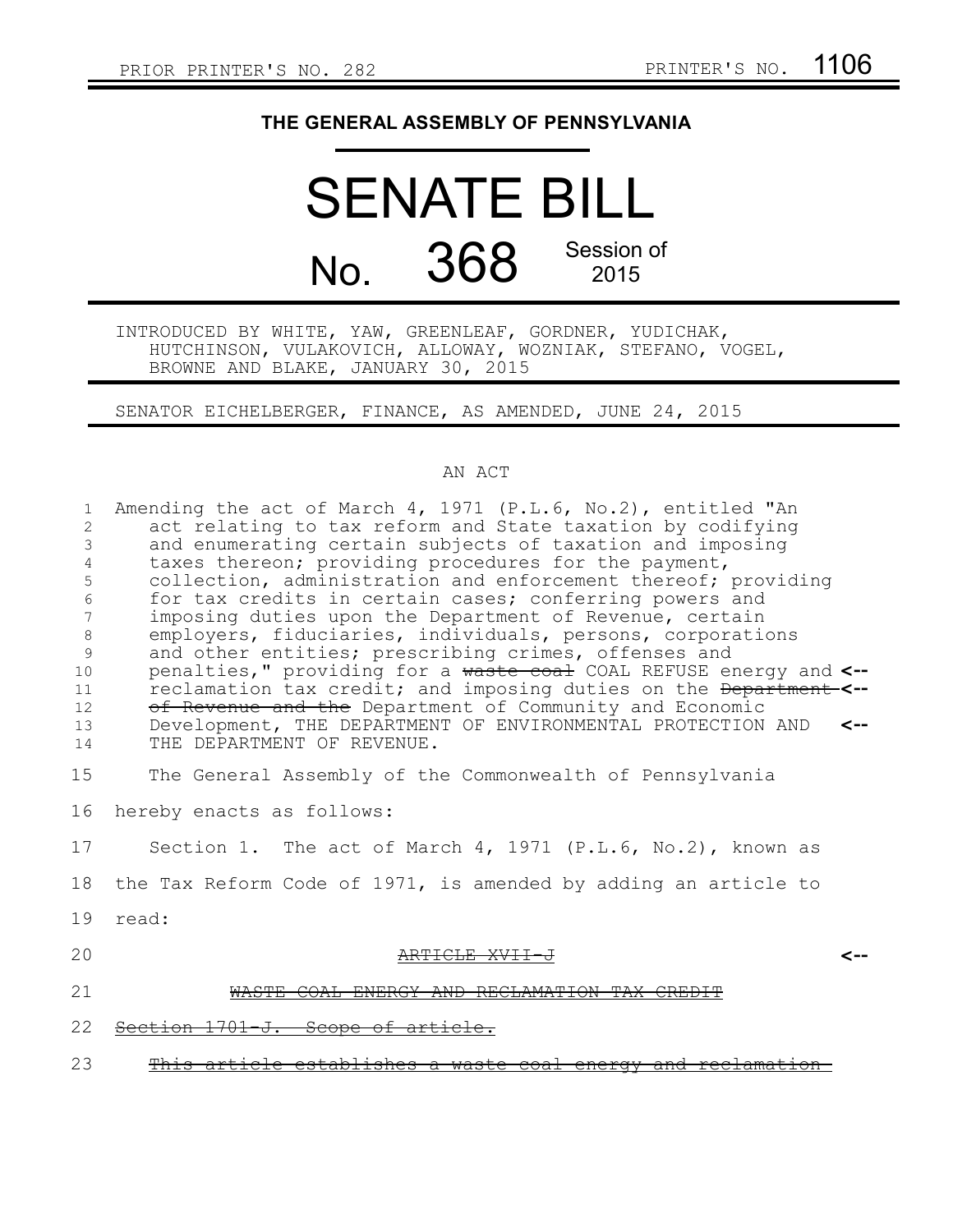|     | $\sim$ $\sim$ $\sim$ $\sim$ |
|-----|-----------------------------|
| 7 A | ا ⊥ ب<br>↽<br>. ب           |

| <u>The following words and phrases when used in this article-</u><br>shall have the meanings given to them in this section unless the<br>context clearly indicates otherwise:<br><u> "Company." A corporation, partnership, limited liability-</u><br>company, limited liability partnership, business trust, |
|---------------------------------------------------------------------------------------------------------------------------------------------------------------------------------------------------------------------------------------------------------------------------------------------------------------|
|                                                                                                                                                                                                                                                                                                               |
|                                                                                                                                                                                                                                                                                                               |
|                                                                                                                                                                                                                                                                                                               |
|                                                                                                                                                                                                                                                                                                               |
|                                                                                                                                                                                                                                                                                                               |
| <u>affiliate, unincorporated joint venture or other business entity-</u>                                                                                                                                                                                                                                      |
| doing business within this Commonwealth.                                                                                                                                                                                                                                                                      |
| "Department." The Department of Revenue of the Commonwealth,                                                                                                                                                                                                                                                  |
| except as otherwise specifically indicated.                                                                                                                                                                                                                                                                   |
| "Pass-through entity." Any of the following:                                                                                                                                                                                                                                                                  |
| A partnership as defined in section 301 (n.0).                                                                                                                                                                                                                                                                |
| (2) A Pennsylvania S corporation as defined in section                                                                                                                                                                                                                                                        |
| $301(n.1)$ .                                                                                                                                                                                                                                                                                                  |
| <u>(3) An unincorporated entity subject to section 307.21.</u>                                                                                                                                                                                                                                                |
| "Qualified fuel." Waste coal, which shall include the                                                                                                                                                                                                                                                         |
| combustion of waste coal in facilities in which the waste coal                                                                                                                                                                                                                                                |
| was disposed of or abandoned prior to July 31, 1982, or disposed                                                                                                                                                                                                                                              |
| <u>of thereafter in a permitted coal refuse disposal site-</u>                                                                                                                                                                                                                                                |
| regardless of when disposed of, and used to generate                                                                                                                                                                                                                                                          |
| electricity, or such other waste coal combustion meeting                                                                                                                                                                                                                                                      |
| alternate eligibility requirements established by requlation.                                                                                                                                                                                                                                                 |
| Facilities combusting waste coal shall use, at a minimum, a                                                                                                                                                                                                                                                   |
| <u>combined fluidized bed boiler and be outfitted with a limestone-</u>                                                                                                                                                                                                                                       |
| injection system and a fabric filter particulate removal system.                                                                                                                                                                                                                                              |
| "Qualified tax liability." The liability for taxes imposed                                                                                                                                                                                                                                                    |
| under Articles III, IV, VI, VII, VIII, IX, XI and XV. The term-                                                                                                                                                                                                                                               |
| does not include tax withheld under section 316.                                                                                                                                                                                                                                                              |
| <u>"Qualified taxpayer." A company that satisfies all of the-</u>                                                                                                                                                                                                                                             |
|                                                                                                                                                                                                                                                                                                               |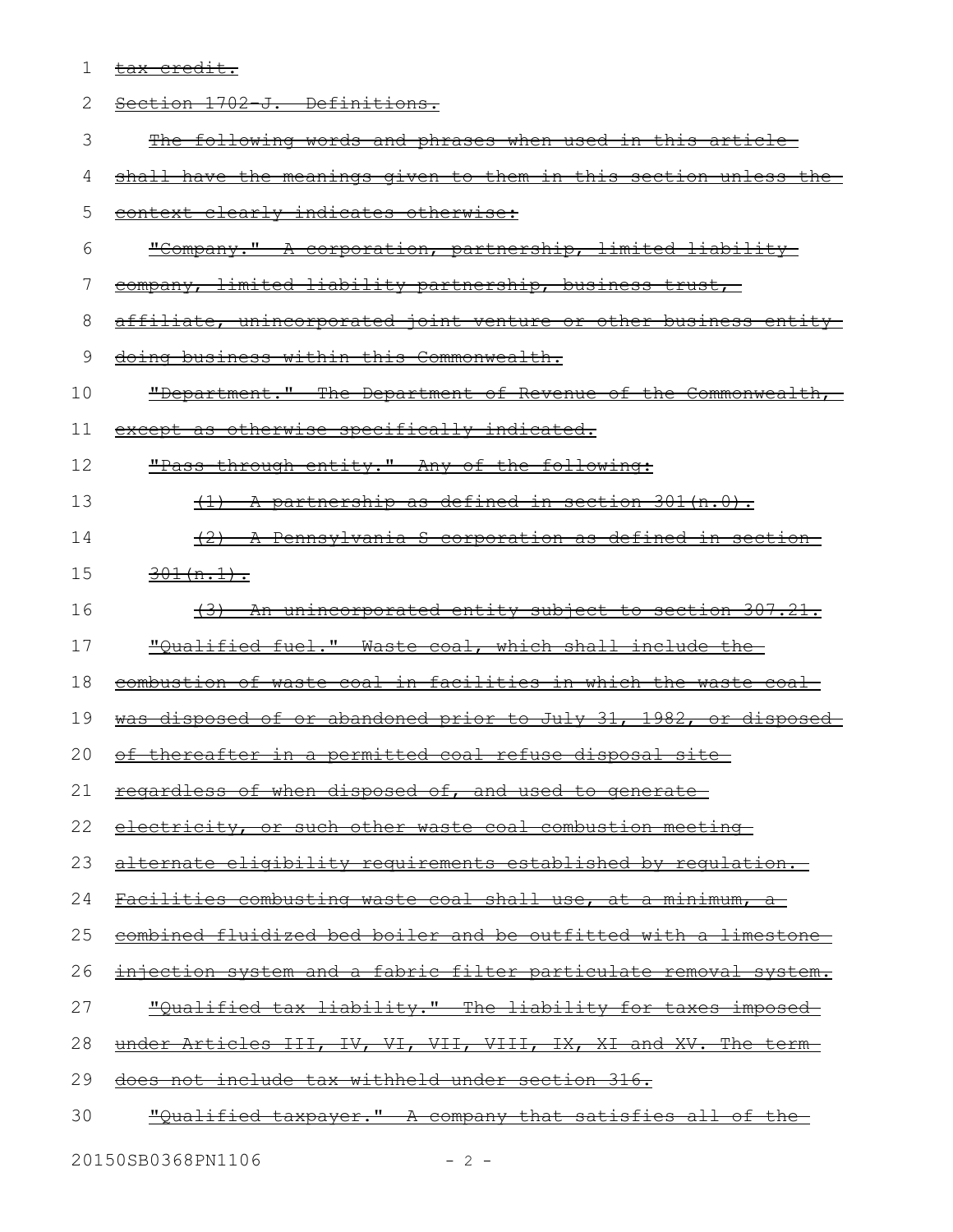#### 1 <u>following:</u>

| 2  | (1) Is an electric energy generator using qualified fuel-                |
|----|--------------------------------------------------------------------------|
| 3  | for the generation of electric energy.                                   |
| 4  | (2) The qualified fuel is utilized for generation of                     |
| 5  | electricity at a facility in this Commonwealth which has been-           |
| 6  | placed in service before the effective date of this section.             |
| 7  | (3) Uses or facilitates the use of ash resulting from-                   |
| 8  | the combustion of qualified fuel to generate electricity at a            |
| 9  | <u>reclamation project approved by the Department of</u>                 |
| 10 | Environmental Protection under the act of May 31, 1945                   |
| 11 | (P.L.1198, No.418), known as the Surface Mining Conservation             |
| 12 | and Reclamation Act.                                                     |
| 13 | "Tax credit." The waste coal energy and reclamation tax-                 |
| 14 | eredit provided under this article.                                      |
| 15 | "Ton." Two thousand pounds as defined in section 4121(d) of              |
| 16 | the Internal Revenue Code of 1986 (Public Law 99 514, 26 U.S.C.          |
| 17 | $$4121(d))$ .                                                            |
| 18 | Section 1703 J. Application and approval of tax credit.                  |
| 19 | (a) Application.                                                         |
| 20 | (1) A qualified taxpayer may apply to the department for                 |
| 21 | a tax credit under this section.                                         |
| 22 | (2) The application must be submitted to the department                  |
| 23 | by August 1, 2015, and by March 1 of each year thereafter for            |
| 24 | the tax credit claimed for qualified fuel used by the                    |
| 25 | <u>qualified taxpayer during the prior calendar year. The </u>           |
| 26 | application must be on the form required by the department.              |
| 27 | The department may require information necessary to                      |
| 28 | document the amount of qualified fuel used.                              |
| 29 | <u>Rate. The tax credit shall be equal to \$3.50 per ton of</u>          |
| 30 | <u>qualified fuel used to generate electricity in this Commonwealth-</u> |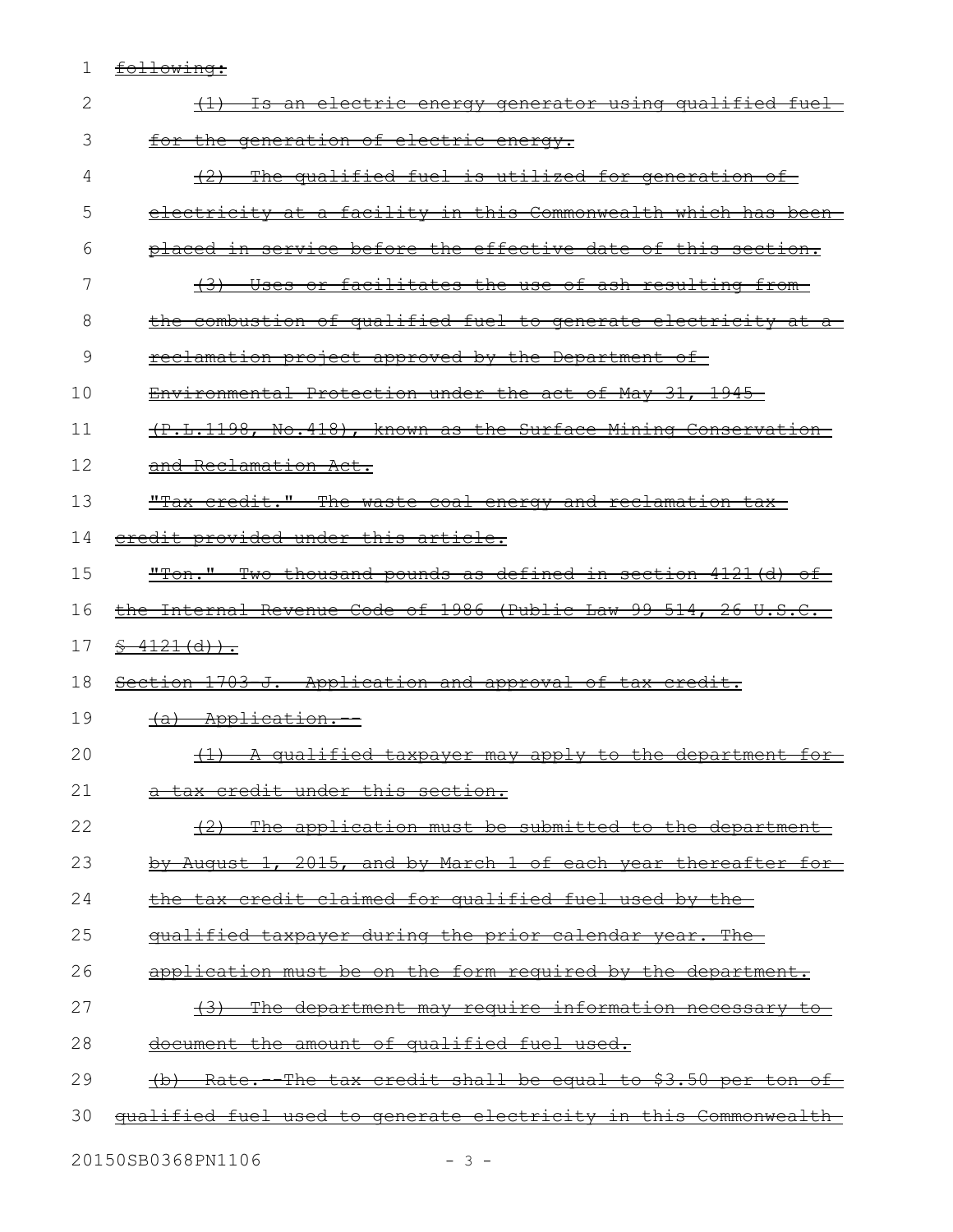1 by a qualified taxpayer.

| 2  | (c) Review and approval.                                                |
|----|-------------------------------------------------------------------------|
| 3  | <u>The department shall review and approve applications-</u>            |
| 4  | meeting the requirements of this article by August 20, 2015,            |
| 5  | and by March 20 of each year thereafter.                                |
| 6  | (2)<br>Upon approval, the department shall issue a                      |
| 7  | <u>certificate stating the amount of tax credit granted for-</u>        |
| 8  | qualified fuel used in the prior calendar year.                         |
| 9  | Section 1704-J. Use of tax credits.                                     |
| 10 | (a) Application. The tax credit shall be applied against                |
| 11 | the qualified taxpayer's liability only after all other-                |
| 12 | statutory tax credits and deductions available to the qualified         |
| 13 | taxpayer have been used.                                                |
| 14 | (b) Limitation. - A qualified taxpayer that has been granted            |
| 15 | a tax credit under this article shall be ineligible for any             |
| 16 | other tax credit provided under this act.                               |
| 17 | Section 1705-J. Carryover and carryback.                                |
| 18 | <u>A tax credit cannot be carried back. A tax credit can be-</u>        |
| 19 | <u>earried forward up to three tax years following the tax year in-</u> |
| 20 | which the tax credit is earned.                                         |
|    | 21 Section 1706-J. Limitation on tax credits.                           |
| 22 | (a) Amount. The total amount of tax credits approved by the             |
| 23 | department shall not exceed \$40,000,000 in any fiscal year.            |
| 24 | (b) Proration. If the total amount of tax credits applied               |
| 25 | <u>for by all qualified taxpayers exceeds the amount allocated for-</u> |
| 26 | those tax credits, then the tax credit to be received by each-          |
| 27 | applicant shall be the product of the allocated amount-                 |
| 28 | <u>multiplied by the quotient of the tax credits approved for the </u>  |
| 29 | applicant divided by the total of all tax credits approved for          |
| 30 | all applicants.                                                         |
|    |                                                                         |

20150SB0368PN1106 - 4 -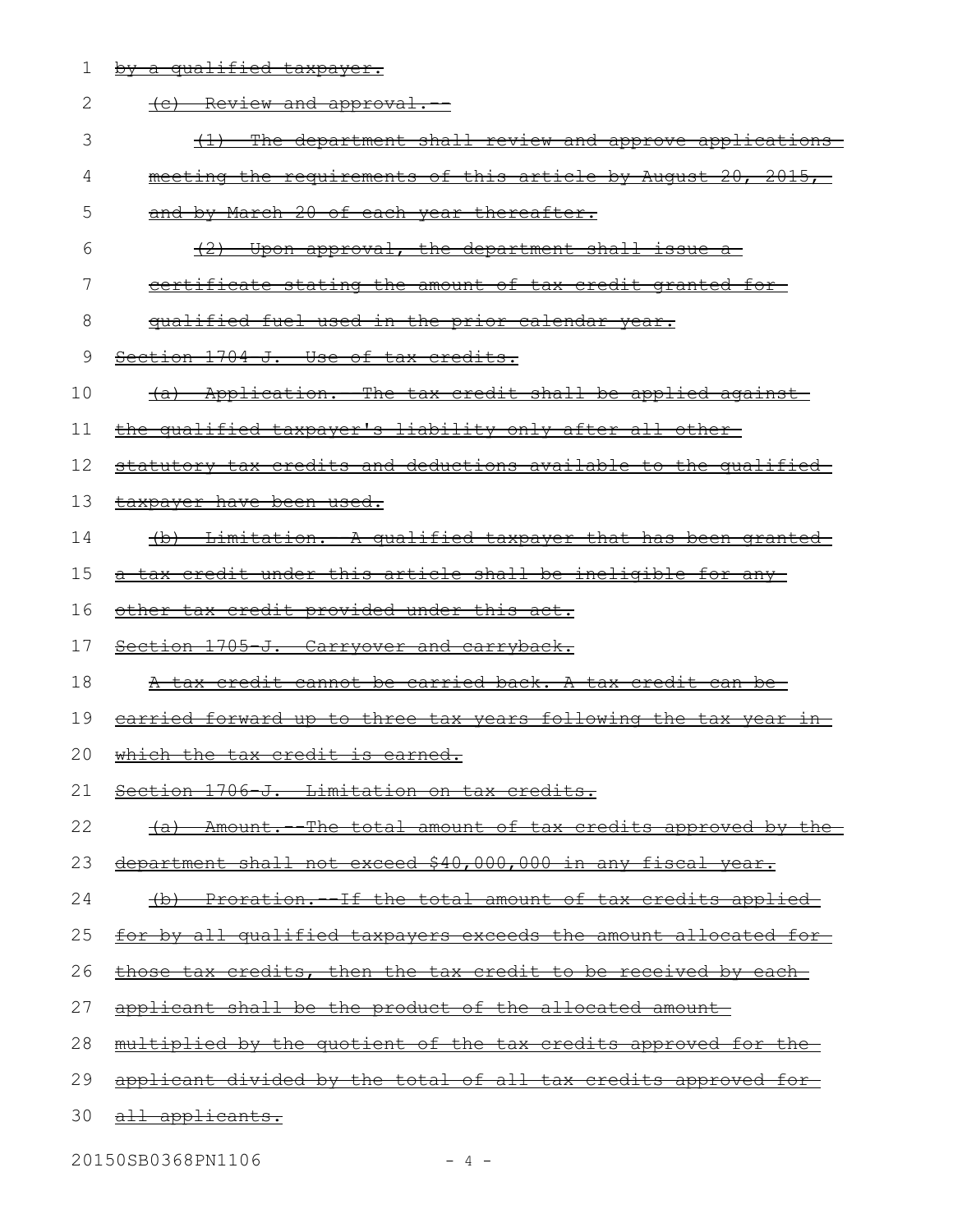| 1  | (c) Restriction. Notwithstanding subsection (b), the                              |
|----|-----------------------------------------------------------------------------------|
| 2  | department may not grant more than \$10,000,000 in tax credits to-                |
| 3  | a single qualified taxpayer in any fiscal year.                                   |
| 4  | Section 1707-J. Pass-through entity.                                              |
| 5  | <u>(a) Election.-If a pass through entity has an unused tax-</u>                  |
| 6  | credit, it may elect in writing, according to procedures                          |
| 7  | <u>established by the department, to transfer all or a portion of </u>            |
| 8  | the credit to shareholders, members or partners in proportion to-                 |
| 9  | the share of the entity's distributive income to which the                        |
| 10 | <u>shareholders, members or partners are entitled.</u>                            |
| 11 | (b) Limitation. The same unused tax credit under subsection                       |
| 12 | (a) may not be claimed by:                                                        |
| 13 | $(1)$ the pass-through entity; and                                                |
| 14 | (2) a shareholder, member or partner of the pass through                          |
| 15 | entity.                                                                           |
| 16 | (c) Time. A transferee under subsection (a) must claim the                        |
| 17 | tax credit in the calendar year in which the transfer is made.                    |
| 18 | Section 1708-J. Use of credits by affiliates.                                     |
| 19 | In addition to reducing or eliminating the qualified tax-                         |
|    | 20 <b><i>Hiability of a qualified taxpayer, a tax credit shall be applied</i></b> |
| 21 | <u>to reduce or eliminate the qualified tax liability of any-</u>                 |
| 22 | <u>"related party," as that term is defined in section 267 of the</u>             |
| 23 | Internal Revenue Code of 1986 (Public Law 99-514, 26 U.S.C. §                     |
| 24 | 267), to a qualified taxpayer.                                                    |
| 25 | Section 1709-J. Sale or assignment.                                               |
| 26 | <u>(a) Authorization. Except as authorized in subsection (d), </u>                |
| 27 | <u>if a qualified taxpayer holds a tax credit through the end of-</u>             |
| 28 | <u>the third calendar year following the year in which the tax-</u>               |
| 29 | eredit was granted, the qualified taxpayer may sell or assign a                   |
| 30 | <u>tax credit, in whole or in part.</u>                                           |
|    |                                                                                   |

20150SB0368PN1106 - 5 -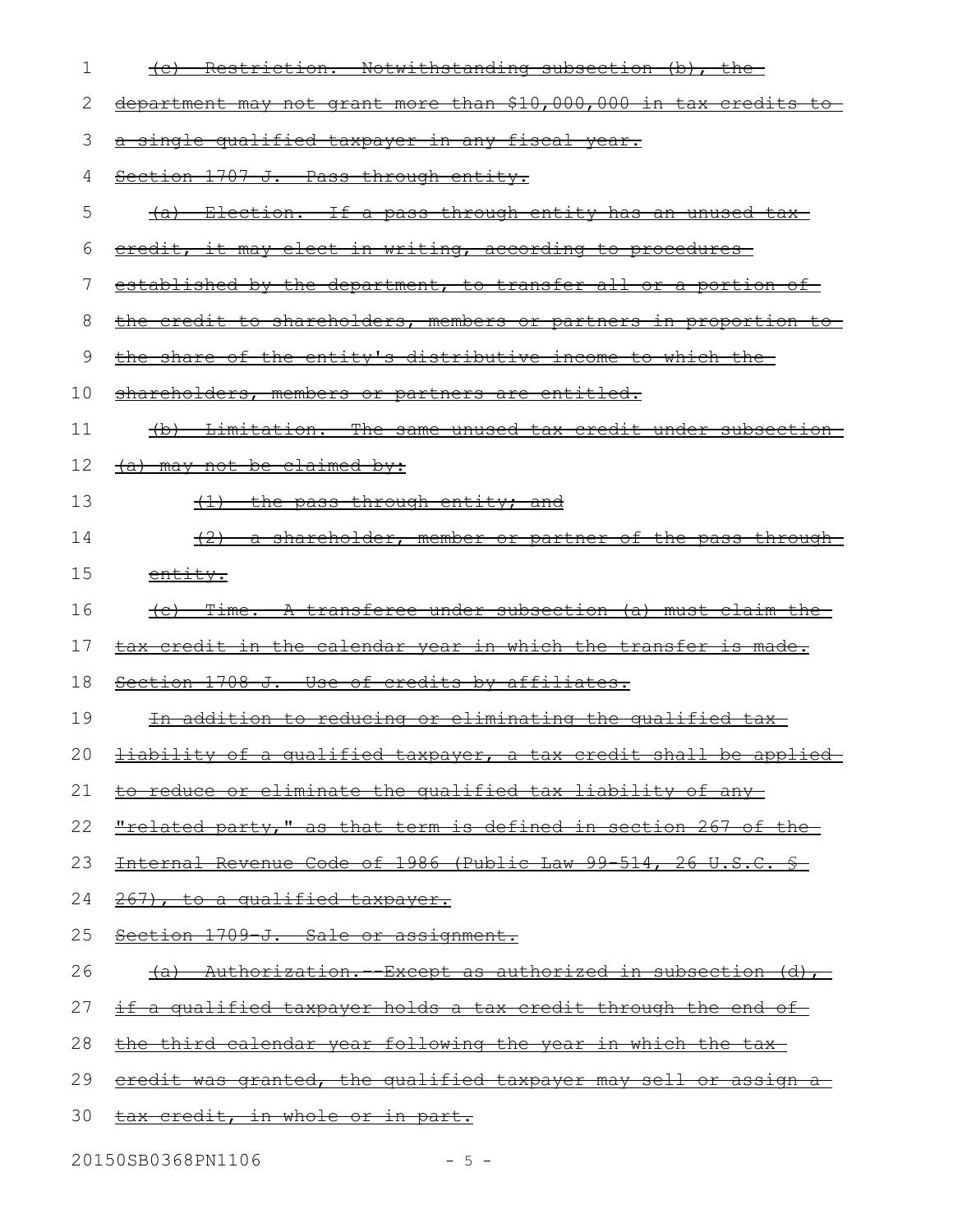| 1  | <u> Initial use.--Except as provided in subsection (e), </u>          |
|----|-----------------------------------------------------------------------|
| 2  | prior to sale of assignment of a tax credit a qualified taxpayer      |
| 3  | must first use a tax credit against the qualified tax liability       |
| 4  | incurred in the taxable year for which the tax credit was             |
| 5  | approved.                                                             |
| 6  | (c) Application.                                                      |
| 7  | $(1)$ Except as authorized in subsection $(d)$ , to sell or-          |
| 8  | assign a tax credit, a qualified taxpayer must file an-               |
| 9  | application for the sale or assignment of the tax credit with         |
| 10 | the Department of Community and Economic Development. The             |
| 11 | application must be on a form required by the Department of           |
| 12 | Community and Economic Development.                                   |
| 13 | (2) To approve an application, the Department of                      |
| 14 | Community and Economic Development must receive a finding-            |
| 15 | from the department that the applicant has:                           |
| 16 | (i) filed all required State tax reports and returns                  |
| 17 | for all applicable taxable years; and                                 |
| 18 | (ii) paid any balance of State tax due as determined                  |
| 19 | <u>by assessment or determination by the department and not-</u>      |
| 20 | under timely appeal.                                                  |
| 21 | (d) Approval. -- Upon approval by the Department of Community         |
| 22 | and Economic Development, a qualified taxpayer may sell or-           |
| 23 | <u>assign, in whole or in part, a tax credit.</u>                     |
| 24 | <u>(e) Expedited sale or assignment.--</u>                            |
| 25 | (1) Notwithstanding subsections (a) and (b), a qualified              |
| 26 | <u>taxpayer may immediately sell or assign, in whole or in part, </u> |
| 27 | a tax credit approved for a taxable year beginning in 2014.           |
| 28 | <u>(2) Nothing in this subsection may be construed to mean-</u>       |
| 29 | <u>that the tax credits sold or assigned under this subsection-</u>   |
| 30 | <u>are not subject to the provisions of section 1711 J.</u>           |
|    |                                                                       |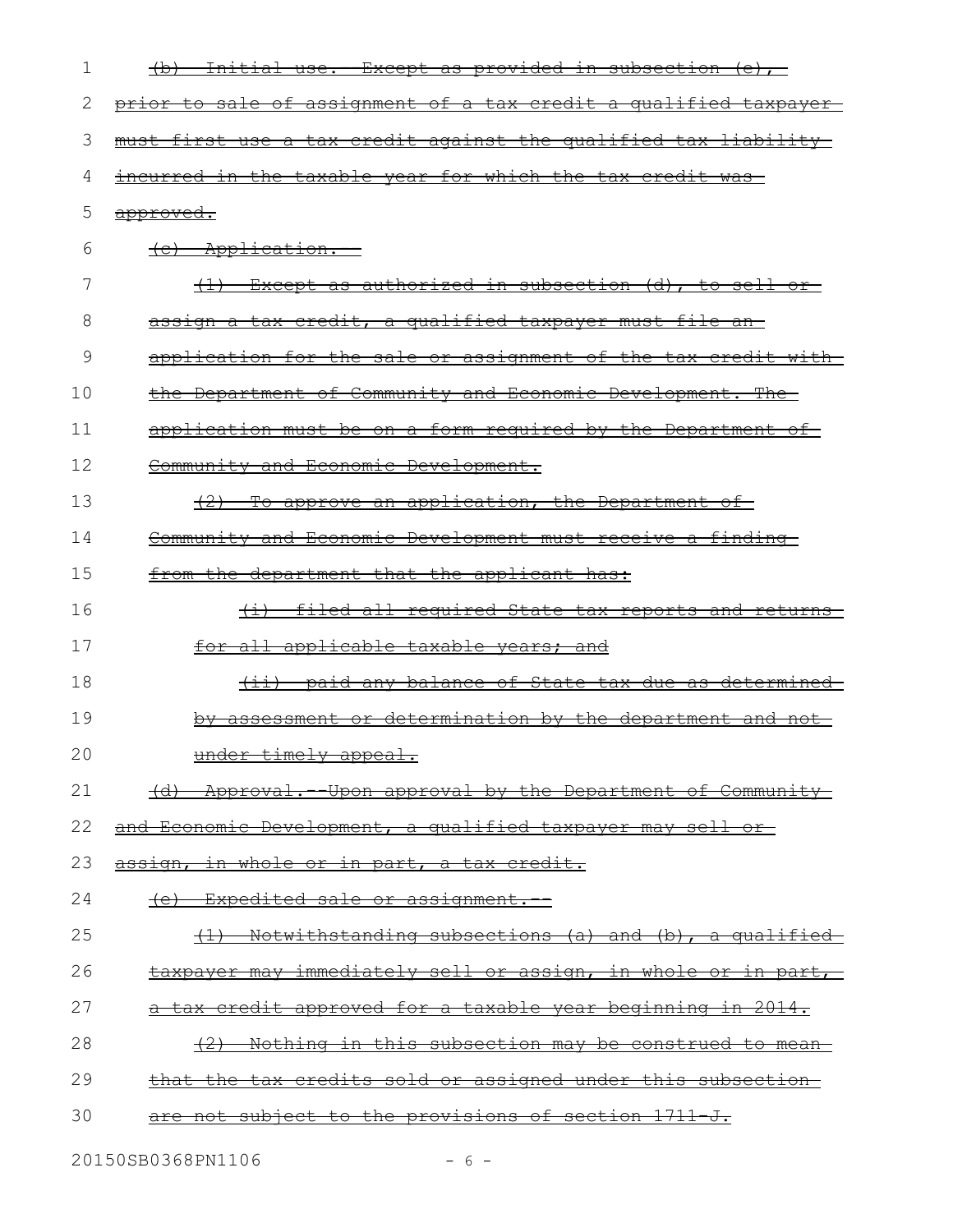| 1  | Section 1710-J. Purchasers and assignees.                                      |
|----|--------------------------------------------------------------------------------|
| 2  | <u>Time. The purchaser or assignee under section 1709 J-</u><br><del>(a)</del> |
| 3  | must claim the tax credit no later than the last day of<br><del>the</del> —    |
| 4  | third calendar year following in the calendar year in which the                |
| 5  | purchase or assignment is made.                                                |
| 6  | (b) Amount. The amount of the tax credit that a purchaser                      |
| 7  | or assignee under section 1709-J may use against any one-                      |
| 8  | qualified tax liability may not exceed 75% of any of the                       |
| 9  | qualified tax liabilities for the taxable year.                                |
| 10 | (c) Resale and reassignment.                                                   |
| 11 | (1) A purchaser under section 1709 J may not sell or                           |
| 12 | assign the purchased tax credit.                                               |
| 13 | (2) An assignee under section 1709-J may not sell or-                          |
| 14 | assign the assigned tax credit.                                                |
| 15 | (d) Notice. The purchaser or assignee under section 1709 J.                    |
|    |                                                                                |
| 16 | shall notify the department of the seller or assignor of the tax-              |
| 17 | eredit in compliance with procedures specified by the-                         |
| 18 | <u>department.</u>                                                             |
| 19 | Section 1711-J. Administration.                                                |
| 20 | (a) Audits and assessments.<br>The department has the                          |
| 21 | following powers:                                                              |
| 22 | (1) To audit a qualified taxpayer claiming a tax credit                        |
| 23 | <u>to ascertain the validity of the amount claimed.</u>                        |
| 24 | <u>(2) To issue an assessment against a qualified taxpayer-</u>                |
| 25 | for an improperly issued tax credit. The procedures,                           |
| 26 | collection, enforcement and appeals of any assessment made-                    |
| 27 | under this section shall be governed by Article II.                            |
| 28 | (b) Guidelines. The department shall develop written                           |
| 29 | guidelines for the implementation of this article.                             |

20150SB0368PN1106 - 7 -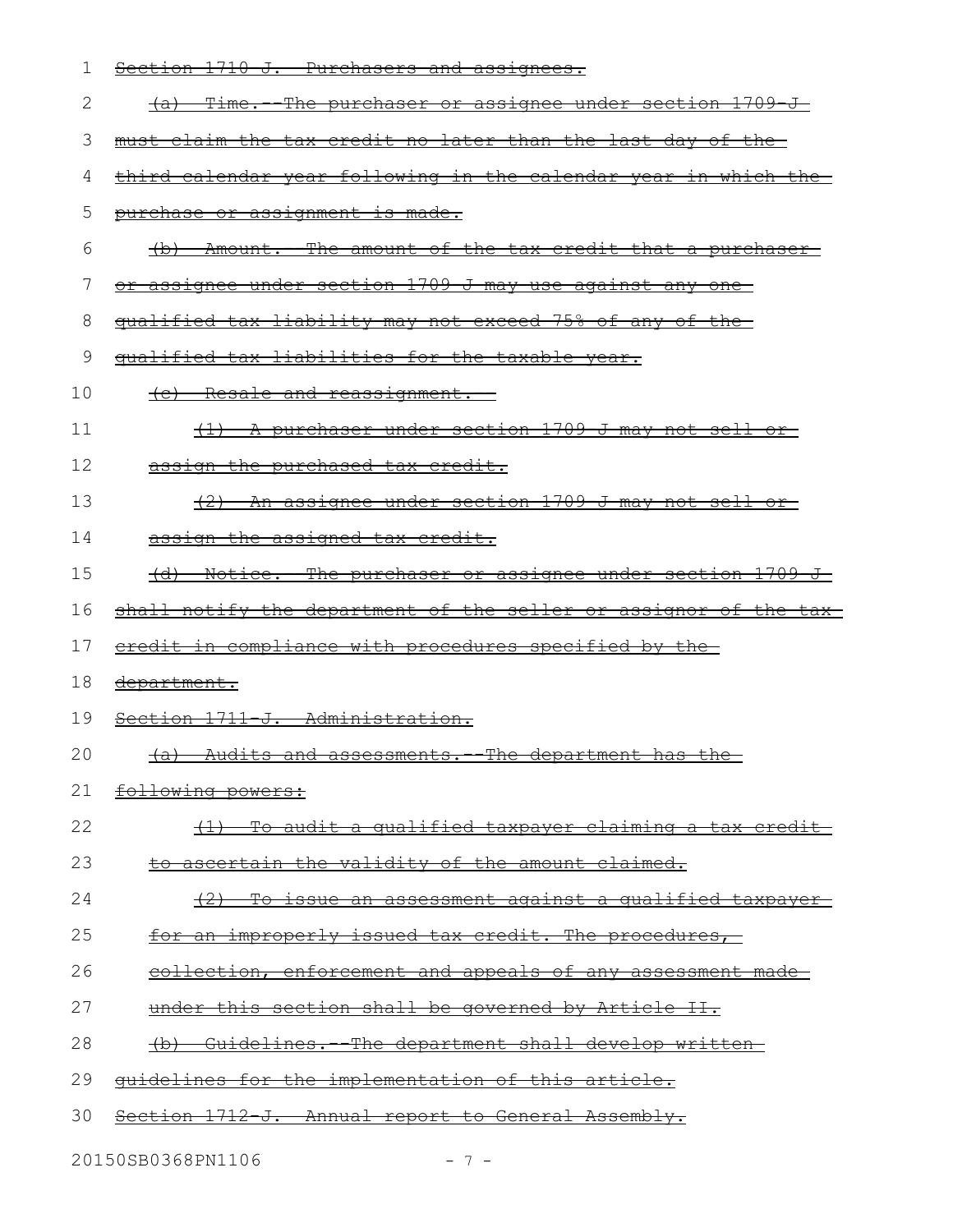| 1  | By October 1, 2016, and October 1 of each year thereafter,            |
|----|-----------------------------------------------------------------------|
| 2  | <u>the department shall submit a report on the tax credit to the-</u> |
| 3  | chairman and minority chairman of the Appropriations Committee        |
| 4  | of the Senate, the chairman and minority chairman of the Finance      |
| 5  | Committee of the Senate, the chairman and minority chairman of        |
| 6  | the Appropriations Committee of the House of Representatives and      |
| 7  | the chairman and minority chairman of the Finance Committee of        |
| 8  | the House of Representatives. The report shall include the names      |
| 9  | of the qualified taxpayers utilizing the tax credit as of the         |
| 10 | date of the report and the amount of tax credits approved for,        |
| 11 | utilized by or sold or assigned by a qualified taxpayer.              |
| 12 | Section 1713-J. Expiration.                                           |
| 13 | This article shall expire December 31, 2023.                          |
| 14 | Section 1714-J. Applicability.                                        |
| 15 | The tax credit shall be effective for taxable years beginning         |
| 16 | on or after January 1, 2014.                                          |
| 17 | Section 2. This act shall take effect immediately.                    |
| 18 | ARTICLE XVII-J<br><--                                                 |
| 19 | COAL REFUSE ENERGY AND                                                |
| 20 | RECLAMATION TAX CREDIT                                                |
| 21 | SECTION 1701-J. SCOPE OF ARTICLE.                                     |
| 22 | THIS ARTICLE ESTABLISHES A COAL REFUSE ENERGY AND RECLAMATION         |
| 23 | TAX CREDIT, IN RECOGNITION OF THE SIGNIFICANT AND TANGIBLE            |
| 24 | BENEFITS TO THE ENVIRONMENT AND SAVINGS IN COMMONWEALTH FUNDS         |
| 25 | PROVIDED BY ELIGIBLE FACILITIES IN RECLAIMING COAL REFUSE PILES       |
| 26 | AND PREVIOUSLY MINED LANDS.                                           |
| 27 | SECTION 1702-J. DEFINITIONS.                                          |
| 28 | THE FOLLOWING WORDS AND PHRASES WHEN USED IN THIS ARTICLE             |
| 29 | SHALL HAVE THE MEANINGS GIVEN TO THEM IN THIS SECTION UNLESS THE      |
| 30 | CONTEXT CLEARLY INDICATES OTHERWISE:                                  |

20150SB0368PN1106 - 8 -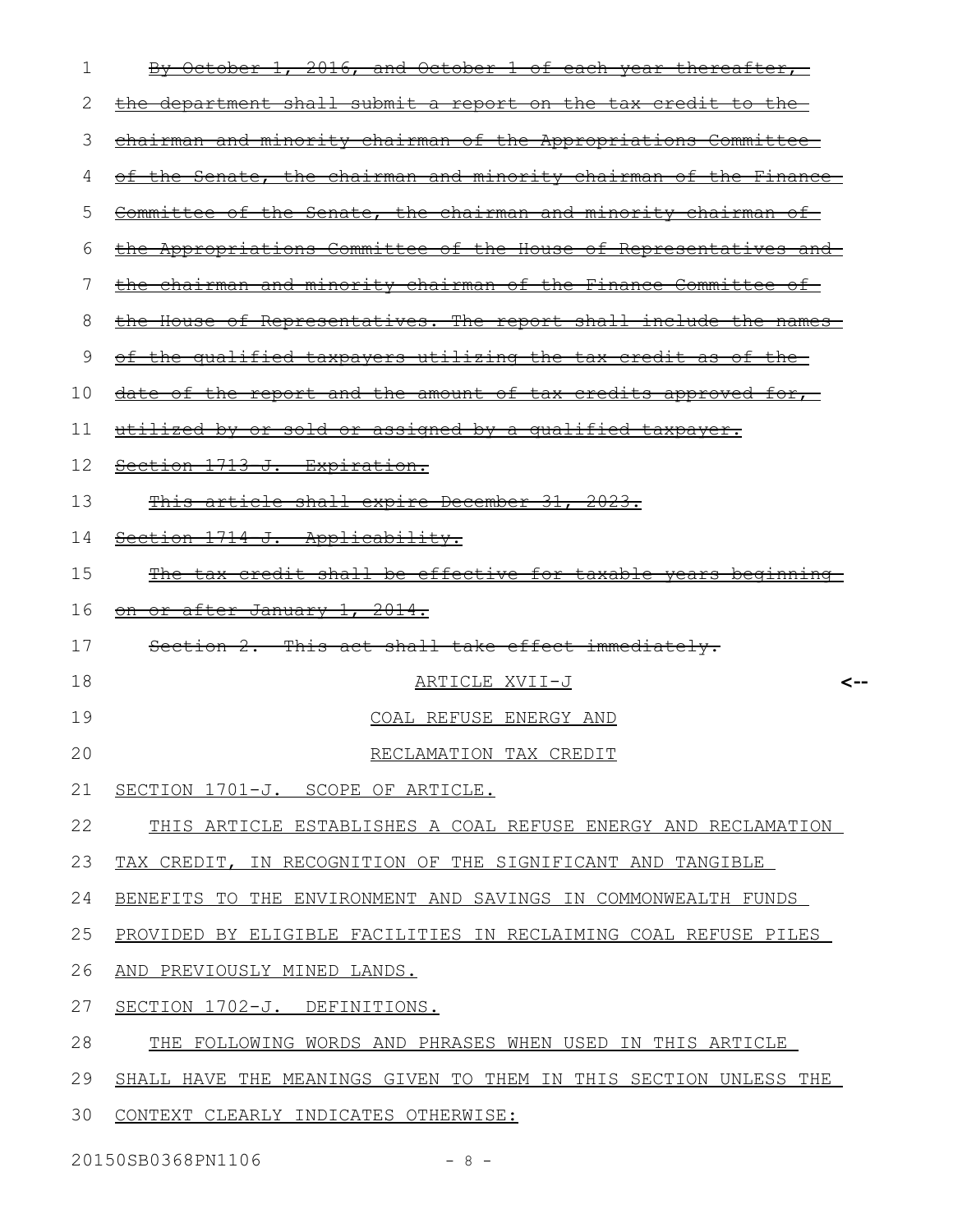| 1            | "APPLICABLE ANNUAL PERIOD." THE 12-MONTH CALENDAR YEAR IN        |
|--------------|------------------------------------------------------------------|
| $\mathbf{2}$ | WHICH THE COMBUSTION OF QUALIFIED FUEL AND THE BENEFICIAL USE OF |
| 3            | ASH IS MEASURED TO DETERMINE THE AMOUNT OF CREDITS REOUESTED     |
| 4            | UNDER SECTION 1703-J(B).                                         |
| 5            | "COAL REFUSE." ANY WASTE COAL, ROCK, SHALE, SLURRY, CULM,        |
| 6            | GOB, BONEY, SLATE, CLAY AND RELATED MATERIALS ASSOCIATED WITH OR |
| 7            | NEAR A COAL SEAM THAT ARE EITHER BROUGHT ABOVEGROUND OR          |
| 8            | OTHERWISE REMOVED FROM A COAL MINE IN THE PROCESS OF MINING COAL |
| 9            | OR THAT ARE SEPARATED FROM COAL DURING THE CLEANING OR           |
| 10           | PREPARATION OPERATIONS. "COAL REFUSE" INCLUDES UNDERGROUND       |
| 11           | DEVELOPMENT WASTES, COAL PROCESSING WASTES AND EXCESS SPOIL, BUT |
| 12           | DOES NOT MEAN OVERBURDEN FROM SURFACE MINING ACTIVITIES.         |
| 13           | "DEPARTMENT." THE DEPARTMENT OF COMMUNITY AND ECONOMIC           |
| 14           | DEVELOPMENT OF THE COMMONWEALTH.                                 |
| 15           | "ELIGIBLE FACILITY." AN ELECTRIC GENERATING FACILITY PLACED      |
| 16           | IN SERVICE BEFORE THE EFFECTIVE DATE OF THIS ARTICLE CONSISTING  |
| 17           | OF ONE OR MORE UNITS PLACED IN SERVICE BEFORE THE EFFECTIVE DATE |
| 18           | OF THIS ARTICLE THAT GENERATE ELECTRICITY LOCATED ON THE SAME    |
| 19           | PROPERTY AND THAT:                                               |
| 20           | (1) COMBUSTS OUALIFIED FUEL OR FUEL COMPOSED OF AT LEAST         |
| 21           | 75% OUALIFIED FUEL BY BTU ENERGY VALUE IN THE APPLICABLE         |
| 22           | ANNUAL PERIOD;                                                   |
| 23           | UTILIZES AT A MINIMUM A CIRCULATING FLUIDIZED BED<br>(2)         |
| 24           | COMBUSTION UNIT OR PRESSURIZED FLUIDIZED BED COMBUSTION UNIT     |
| 25           | EQUIPPED WITH A LIMESTONE INJECTION SYSTEM FOR CONTROL OF        |
| 26           | ACID GASSES AND A FABRIC FILTER PARTICULATE EMISSION CONTROL     |
| 27           | SYSTEM; AND                                                      |
| 28           | (3)<br>BENEFICIALLY USES ASH PRODUCED BY THE FACILITY IN         |
| 29           | THE APPLICABLE ANNUAL PERIOD TO RECLAIM MINING-AFFECTED SITES    |
| 30           | IN ACCORDANCE WITH 25 PA. CODE CH. 290 (RELATING TO              |

20150SB0368PN1106 - 9 -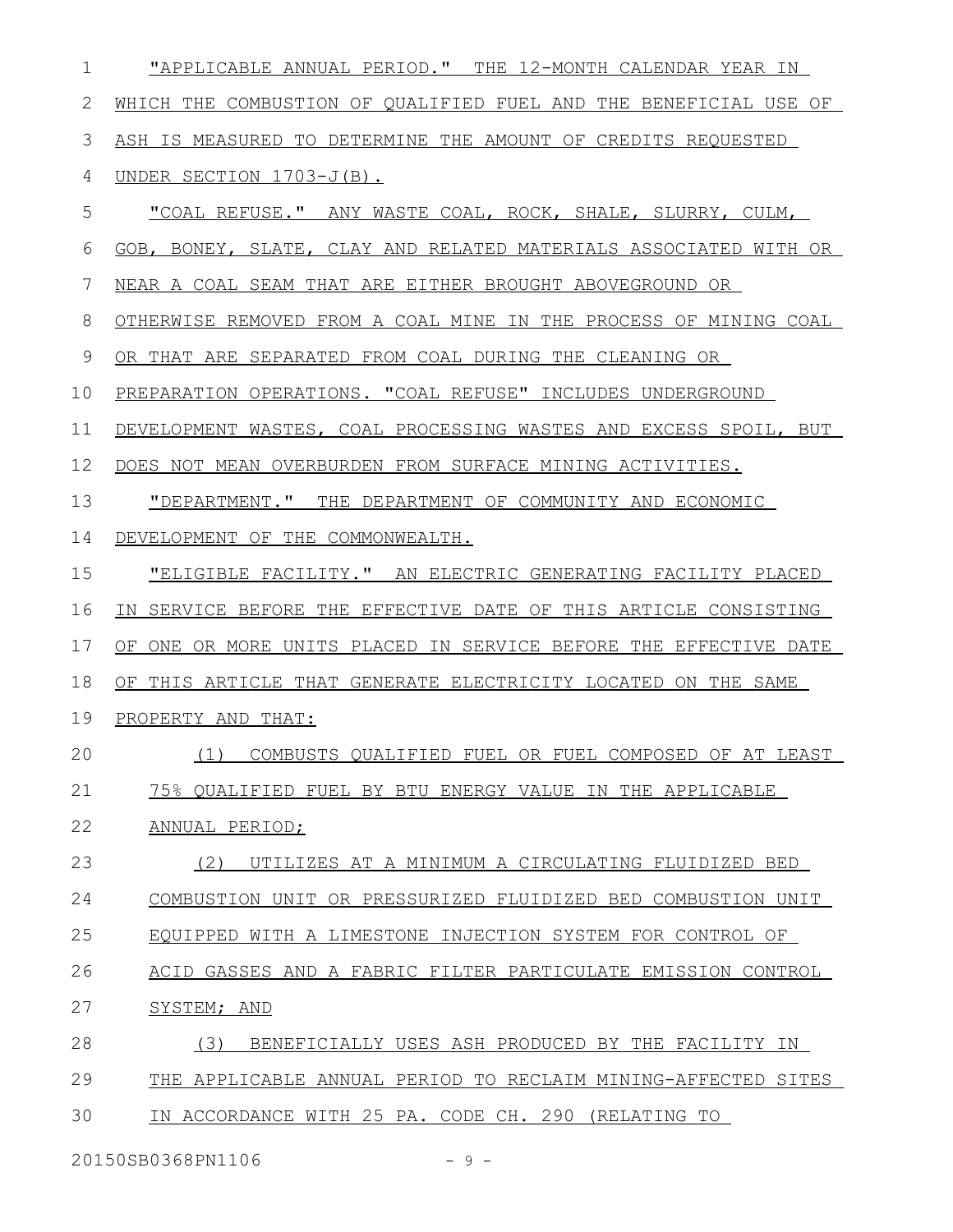| $\mathbf 1$ | BENEFICIAL USE OF COAL ASH) IN AMOUNTS EQUAL TO AT LEAST 50%     |
|-------------|------------------------------------------------------------------|
| 2           | OF THE ASH PRODUCED BY THE FACILITY IN THE APPLICABLE ANNUAL     |
| 3           | PERIOD.                                                          |
| 4           | "PASS-THROUGH ENTITY." ANY OF THE FOLLOWING:                     |
| 5           | $(1)$ A PARTNERSHIP AS DEFINED IN SECTION 301 $(N.0)$ .          |
| 6           | (2) A PENNSYLVANIA S CORPORATION AS DEFINED IN SECTION           |
| 7           | $301(N.1)$ .                                                     |
| 8           | (3) AN UNINCORPORATED ENTITY SUBJECT TO SECTION 307.21.          |
| 9           | "QUALIFIED FUEL." COAL REFUSE.                                   |
| 10          | "QUALIFIED TAX LIABILITY." THE LIABILITY FOR TAXES IMPOSED       |
| 11          | UNDER ARTICLE III, IV, VI, VII, VIII, IX, XI OR XV. THE TERM     |
| 12          | DOES NOT INCLUDE TAX WITHHELD BY AN EMPLOYER FROM AN EMPLOYEE    |
| 13          | UNDER ARTICLE III.                                               |
| 14          | "QUALIFIED TAXPAYER." A PERSON THAT OWNS AN ELIGIBLE             |
| 15          | FACILITY IN THIS COMMONWEALTH, OR IS A TRANSFEROR, PURCHASER,    |
| 16          | AFFILIATE OR ASSIGNEE OF A PERSON TO WHICH A TAX CREDIT          |
| 17          | CERTIFICATE IS ISSUED UNDER THIS ARTICLE.                        |
| 18          | "TAX CREDIT." THE COAL REFUSE ENERGY AND RECLAMATION TAX         |
| 19          | CREDIT PROVIDED UNDER THIS ARTICLE.                              |
| 20          | "TAX CREDIT RATE." FOR QUALIFIED FUEL COMBUSTED AT AN            |
| 21          | ELIGIBLE FACILITY IN EACH CALENDAR YEAR, THE RATE OF \$4 PER TON |
| 22          | OF QUALIFIED FUEL USED AT THE ELIGIBLE FACILITY.                 |
| 23          | "TON." TWO THOUSAND POUNDS OF QUALIFIED FUEL, INCLUDING          |
| 24          | INHERENT MOISTURE, ASH, SULPHUR AND OTHER NONCALORIFIC           |
| 25          | SUBSTANCES, BUT EXCLUDING EXCESS MOISTURE.                       |
| 26          | SECTION 1703-J. APPLICATION AND APPROVAL OF TAX CREDIT.          |
| 27          | (A) RATE.--THE TAX CREDIT SHALL BE EQUAL TO THE TAX CREDIT       |
| 28          | RATE TIMES THE TONS OF QUALIFIED FUEL USED TO GENERATE           |
| 29          | ELECTRICITY AT AN ELIGIBLE FACILITY IN THIS COMMONWEALTH BY A    |
| 30          | QUALIFIED TAXPAYER. BY FEBRUARY 1 OF EACH YEAR STARTING IN 2016, |
|             |                                                                  |

20150SB0368PN1106 - 10 -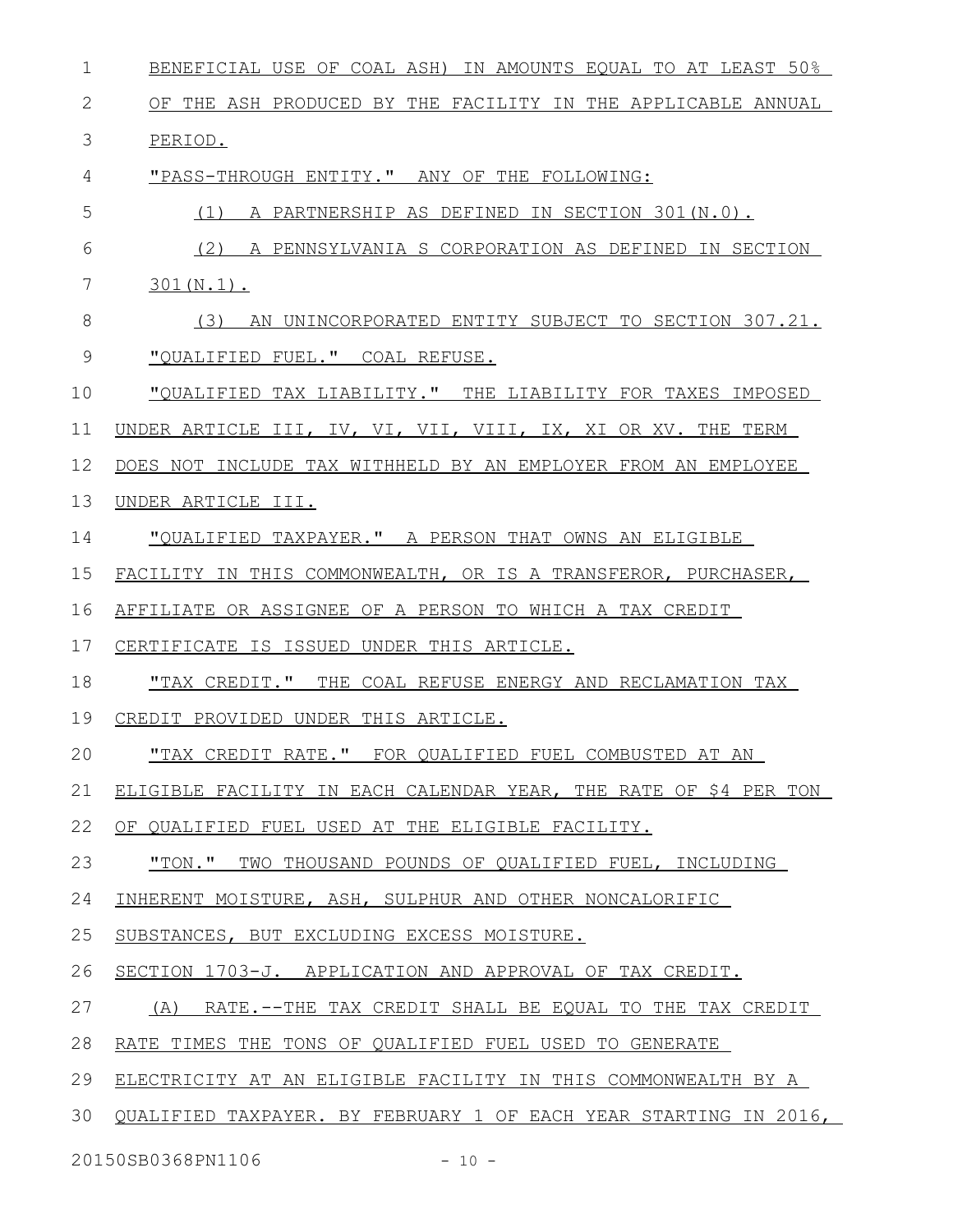OR AS SOON AS PRACTICAL AFTER DATA NEEDED TO ADJUST THE TAX CREDIT RATE IS AVAILABLE, THE DEPARTMENT SHALL DETERMINE AND PUBLISH NOTICE OF THE ADJUSTED TAX CREDIT RATE FOR THE PRIOR CALENDAR YEAR. REGARDLESS OF WHEN THE NOTICE IS PUBLISHED, THE REVISED TAX CREDIT RATE WILL APPLY TO THE CALENDAR YEAR IN WHICH QUALIFIED FUEL IS USED TO GENERATE ELECTRICITY AT AN ELIGIBLE FACILITY. THE TAX CREDIT RATE, MEASURED BASED ON THE AMOUNT OF QUALIFIED FUEL USED, SERVES AS A SURROGATE MEASURE FOR ENVIRONMENTAL BENEFITS, INCLUDING WATER QUALITY IMPROVEMENT, AIR POLLUTION ABATEMENT AND LAND RESTORATION, DERIVED FROM ELIGIBLE FACILITIES THROUGH THE UTILIZATION OF COAL REFUSE AND ASSOCIATED RECLAMATION OF COAL REFUSE PILES, AND THE BENEFICIAL USE OF COAL ASH FOR RECLAMATION OF MINE-AFFECTED LANDS. (B) APPLICATION.-- (1) A QUALIFIED TAXPAYER MAY APPLY TO THE DEPARTMENT FOR A TAX CREDIT UNDER THIS SECTION. THE APPLICATION SHALL BE ON THE FORM REQUIRED BY THE DEPARTMENT. (2) THE APPLICATION MUST BE SUBMITTED TO THE DEPARTMENT BY FEBRUARY 1 OF EACH YEAR FOR THE TAX CREDIT CLAIMED FOR QUALIFIED FUEL USED AT AN ELIGIBLE FACILITY DURING THE PRIOR CALENDAR YEAR. (3) THE DEPARTMENT MAY REQUIRE INFORMATION NECESSARY TO DOCUMENT THAT A FACILITY QUALIFIES AS AN ELIGIBLE FACILITY AND THE AMOUNT OF QUALIFIED FUEL USED TO GENERATE ELECTRICITY AT THE ELIGIBLE FACILITY. (4) IN THE REVIEW OF APPLICATIONS FOR TAX CREDITS, THE DEPARTMENT SHALL CONSULT WITH THE DEPARTMENT OF ENVIRONMENTAL PROTECTION WITH RESPECT TO WHETHER A FACILITY QUALIFIES AS AN ELIGIBLE FACILITY AND TO REVIEW THE ELIGIBLE FACILITY'S CALCULATION OF THE AMOUNT OF QUALIFIED FUEL USED TO GENERATE 20150SB0368PN1106 - 11 -1 2 3 4 5 6 7 8 9 10 11 12 13 14 15 16 17 18 19 20 21 22 23 24 25 26 27 28 29 30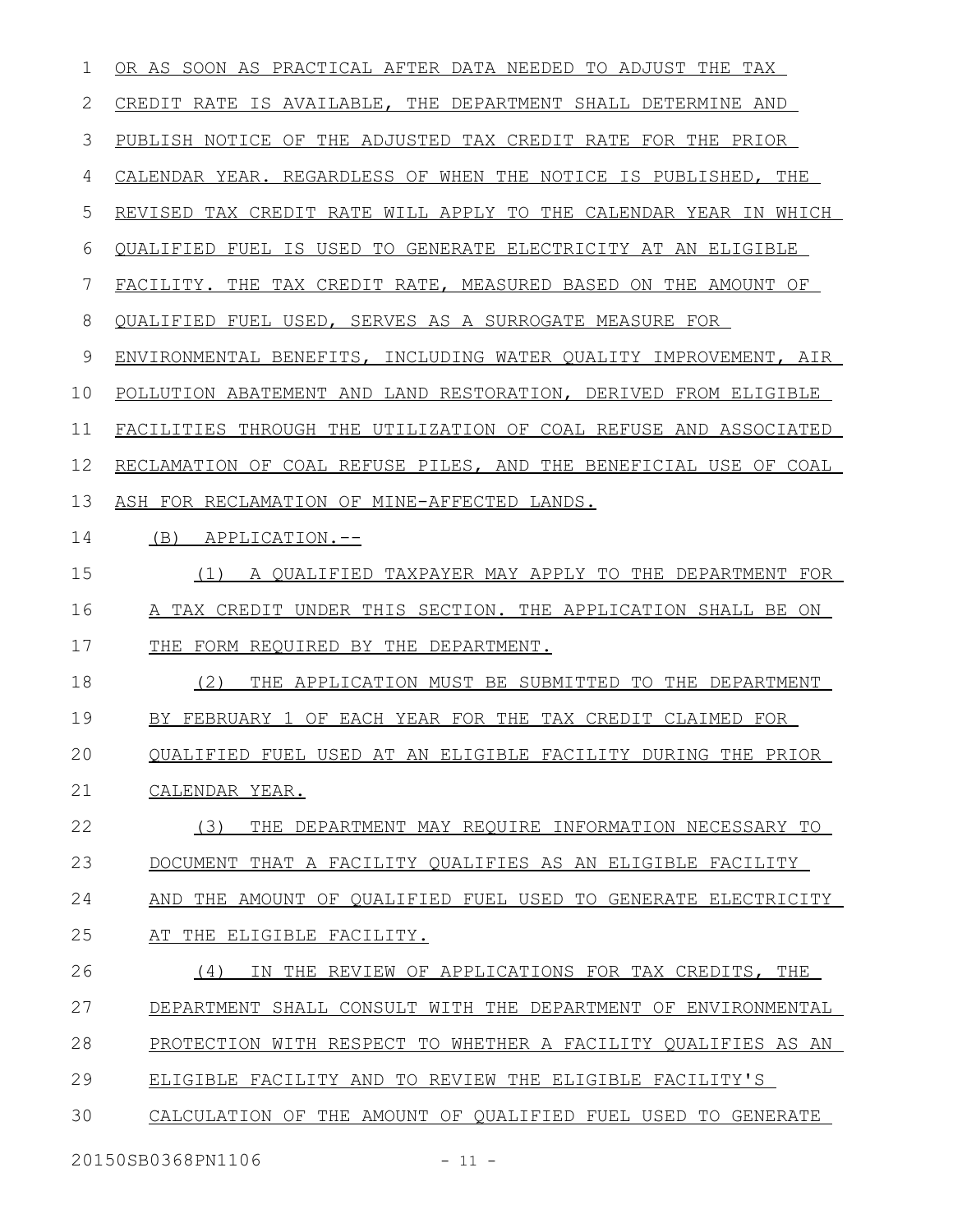ELECTRICITY. 1

#### (C) REVIEW AND APPROVAL.-- (1) THE DEPARTMENT SHALL REVIEW AND APPROVE APPLICATIONS MEETING THE REQUIREMENTS OF THIS ARTICLE BY MARCH 20 OF EACH YEAR. (2) UPON APPROVAL, THE DEPARTMENT SHALL ISSUE A CERTIFICATE STATING THE AMOUNT OF TAX CREDIT GRANTED FOR QUALIFIED FUEL USED IN THE PRIOR CALENDAR YEAR. THE CALENDAR YEAR IN WHICH THE QUALIFIED FUEL WAS USED AS SET FORTH IN THE APPLICATION SHALL BE DESIGNATED AS THE INITIAL YEAR IN WHICH THE TAX CREDITS MAY BE USED. THE TAX CREDITS MAY BE USED IN ANY TAX YEAR BEGINNING IN THE DESIGNATED CALENDAR YEAR AND THEREAFTER AS PROVIDED IN SECTION 1704-J. SECTION 1704-J. CARRYOVER AND CARRYBACK. A TAX CREDIT CANNOT BE CARRIED BACK OR USED TO CLAIM REFUNDS. A TAX CREDIT CAN BE CARRIED FORWARD UP TO 15 TAX YEARS FOLLOWING THE TAX YEAR IN WHICH THE TAX CERTIFICATE MAY INITIALLY BE USED BY A QUALIFIED TAXPAYER. SECTION 1705-J. LIMITATION ON TAX CREDITS. (A) AMOUNT.--THE TOTAL AMOUNT OF TAX CREDITS ISSUED BY THE DEPARTMENT SHALL NOT EXCEED \$45,000,000 IN ANY FISCAL YEAR. (B) PRORATION.--IF THE TOTAL AMOUNT OF TAX CREDITS APPLIED FOR BY ALL QUALIFIED TAXPAYERS EXCEEDS THE AMOUNT ALLOCATED FOR THOSE TAX CREDITS, THEN THE TAX CREDIT TO BE RECEIVED BY EACH APPLICANT SHALL BE THE PRODUCT OF THE ALLOCATED AMOUNT MULTIPLIED BY THE QUOTIENT OF THE TAX CREDITS APPROVED FOR THE APPLICANT DIVIDED BY THE TOTAL OF ALL TAX CREDITS APPROVED FOR ALL APPLICANTS. (C) RESTRICTION.--NOTWITHSTANDING SUBSECTION (B), THE DEPARTMENT SHALL NOT GRANT MORE THAN \$10,000,000 IN TAX CREDITS 2 3 4 5 6 7 8 9 10 11 12 13 14 15 16 17 18 19 20 21 22 23 24 25 26 27 28 29 30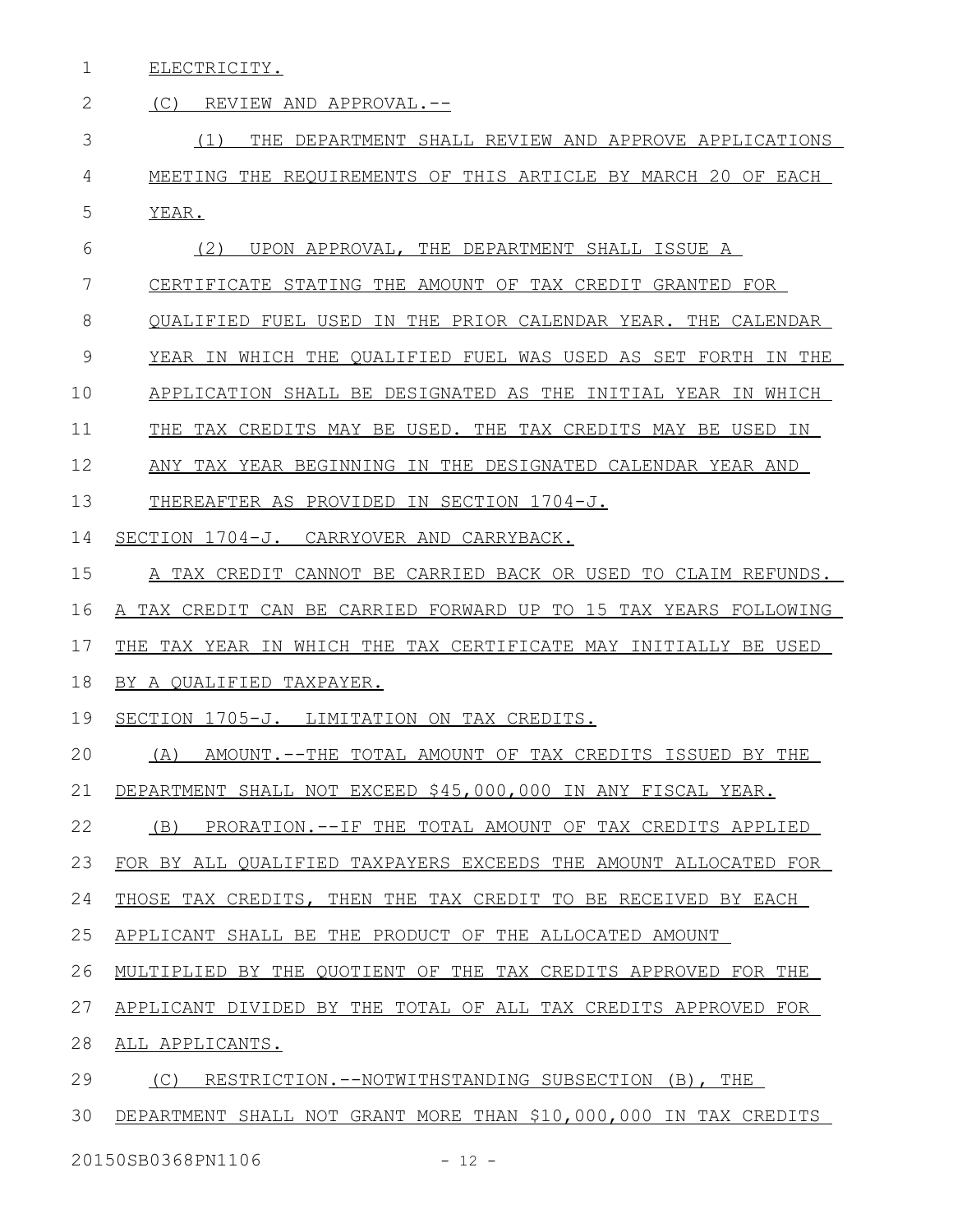| 1  | TO A SINGLE ELIGIBLE FACILITY IN ANY FISCAL YEAR.                  |
|----|--------------------------------------------------------------------|
| 2  | SECTION 1706-J. PASS-THROUGH ENTITY.                               |
| 3  | (A) ELECTION.--IF A TAX CREDIT CERTIFICATE IS ISSUED TO A          |
| 4  | PASS-THROUGH ENTITY, IT MAY ELECT IN WRITING, ACCORDING TO         |
| 5  | PROCEDURES ESTABLISHED BY THE DEPARTMENT, TO TRANSFER ALL OR A     |
| 6  | PORTION OF THE CREDIT TO SHAREHOLDERS, MEMBERS OR PARTNERS IN      |
| 7  | PROPORTION TO THE SHARE OF THE ENTITY'S DISTRIBUTIVE INCOME TO     |
| 8  | WHICH THE SHAREHOLDERS, MEMBERS OR PARTNERS ARE ENTITLED, OR IN    |
| 9  | ANY OTHER MANNER DESIGNATED BY THE PASS-THROUGH ENTITY.            |
| 10 | LIMITATION.--THE SAME UNUSED TAX CREDIT UNDER SUBSECTION<br>(B)    |
| 11 | (A) MAY NOT BE CLAIMED BY:                                         |
| 12 | THE PASS-THROUGH ENTITY; AND<br>(1)                                |
| 13 | (2) A SHAREHOLDER, MEMBER OR PATRON OF THE PASS-THROUGH            |
| 14 | ENTITY.                                                            |
| 15 | (C) TIME.--A TRANSFEREE UNDER SUBSECTION (A) MAY ONLY USE A        |
| 16 | TAX CREDIT DURING A TAX YEAR FROM WHICH USE OF THE CREDIT IS       |
| 17 | AUTHORIZED UNDER SECTIONS 1703-J(C)(2) AND 1705-J.                 |
| 18 | SECTION 1707-J. USE OF CREDITS BY AFFILIATES.                      |
| 19 | IN ADDITION TO REDUCING OR ELIMINATING THE QUALIFIED TAX           |
|    | 20 LIABILITY OF A QUALIFIED TAXPAYER, A TAX CREDIT UNDER THIS      |
| 21 | ARTICLE SHALL BE APPLIED TO REDUCE OR ELIMINATE THE QUALIFIED      |
| 22 | TAX LIABILITY OF ANY RELATED PARTY, AS THAT TERM IS DEFINED IN     |
| 23 | SECTION 267 OF THE INTERNAL REVENUE CODE OF 1986 (PUBLIC LAW 99-   |
| 24 | 514, 26 U.S.C. § 1 ET SEQ.), TO A QUALIFIED TAXPAYER. AN           |
| 25 | AFFILIATE MAY ONLY USE A TAX CREDIT DURING A TAX YEAR FOR WHICH    |
| 26 | USE OF THE CREDIT IS AUTHORIZED UNDER SECTIONS $1703-J(C)$ (2) AND |
| 27 | $1704 - J.$                                                        |
| 28 | SECTION 1708-J. SALE OR ASSIGNMENT.                                |
| 29 | (A)<br>AUTHORIZATION.--UPON APPROVAL BY THE DEPARTMENT OF          |
| 30 | REVENUE, A QUALIFIED TAXPAYER MAY SELL OR ASSIGN A TAX CREDIT,     |

20150SB0368PN1106 - 13 -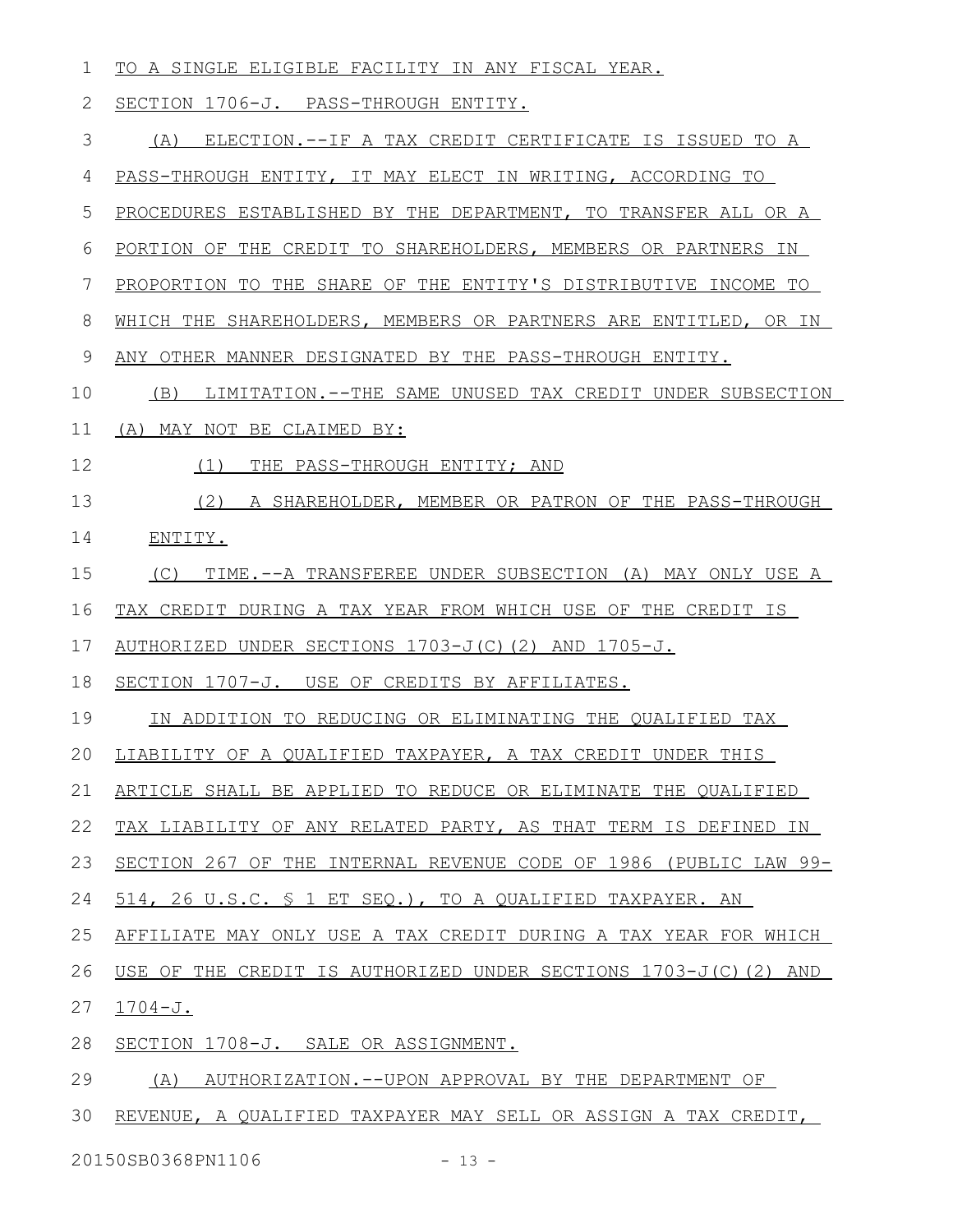1 IN WHOLE OR IN PART.

### 2 (B) APPLICATION.--

| 3  | TO SELL OR ASSIGN A TAX CREDIT, A QUALIFIED TAXPAYER<br>(1)        |
|----|--------------------------------------------------------------------|
| 4  | MUST FILE AN APPLICATION FOR THE SALE OR ASSIGNMENT OF THE         |
| 5  | TAX CREDIT WITH THE DEPARTMENT OF REVENUE. THE APPLICATION         |
| 6  | MUST BE ON A FORM REOUIRED BY THE DEPARTMENT OF REVENUE.           |
| 7  | (2)<br>THE DEPARTMENT OF REVENUE SHALL APPROVE A SALE OR           |
| 8  | ASSIGNMENT IF THE TRANSFEREE OR PURCHASER HAS:                     |
| 9  | FILED ALL REOUIRED STATE TAX REPORTS AND RETURNS<br>( I )          |
| 10 | FOR ALL APPLICABLE TAXABLE YEARS; AND                              |
| 11 | PAID ANY BALANCE OF STATE TAX DUE AS DETERMINED<br>(TI)            |
| 12 | BY ASSESSMENT OR DETERMINATION BY THE DEPARTMENT OF                |
| 13 | REVENUE AND NOT UNDER TIMELY APPEAL.                               |
| 14 | SECTION 1709-J. PURCHASERS AND ASSIGNEES.                          |
| 15 | TIME.--THE PURCHASER OR ASSIGNEE UNDER SECTION 1708-J<br>(A)       |
| 16 | MAY ONLY USE A TAX CREDIT DURING A TAX YEAR FOR WHICH USE OF THE   |
| 17 | CREDIT IS AUTHORIZED UNDER SECTIONS $1703-J(C)$ (2) AND $1704-J$ . |
| 18 | (B)<br>AMOUNT.--THE AMOUNT OF THE TAX CREDIT THAT A PURCHASER      |
| 19 | OR ASSIGNEE UNDER SECTION 1708-J MAY USE AGAINST ANY ONE           |
| 20 | QUALIFIED TAX LIABILITY MAY NOT EXCEED 75% OF ANY OF THE           |
| 21 | TAX LIABILITIES OF THE PURCHASER OR ASSIGNEE FOR THE<br>OUALIFIED  |
| 22 | TAXABLE YEAR FOR WHICH THE TAX CREDIT PERTAINS.                    |
| 23 | SECTION 1710-J. ADMINISTRATION.                                    |
| 24 | AUDITS AND ASSESSMENTS. -- THE DEPARTMENT HAS THE<br>(A)           |
| 25 | FOLLOWING POWERS:                                                  |
| 26 | (1)<br>TO AUDIT A QUALIFIED TAXPAYER CLAIMING A TAX CREDIT         |
| 27 | TO ASCERTAIN THE VALIDITY OF THE AMOUNT CLAIMED.                   |
| 28 | (2)<br>TO ISSUE AN ASSESSMENT AGAINST A QUALIFIED TAXPAYER         |
| 29 | FOR AN IMPROPERLY ISSUED TAX CREDIT. THE PROCEDURES,               |
| 30 | COLLECTION, ENFORCEMENT AND APPEALS OF ANY ASSESSMENT MADE         |

20150SB0368PN1106 - 14 -